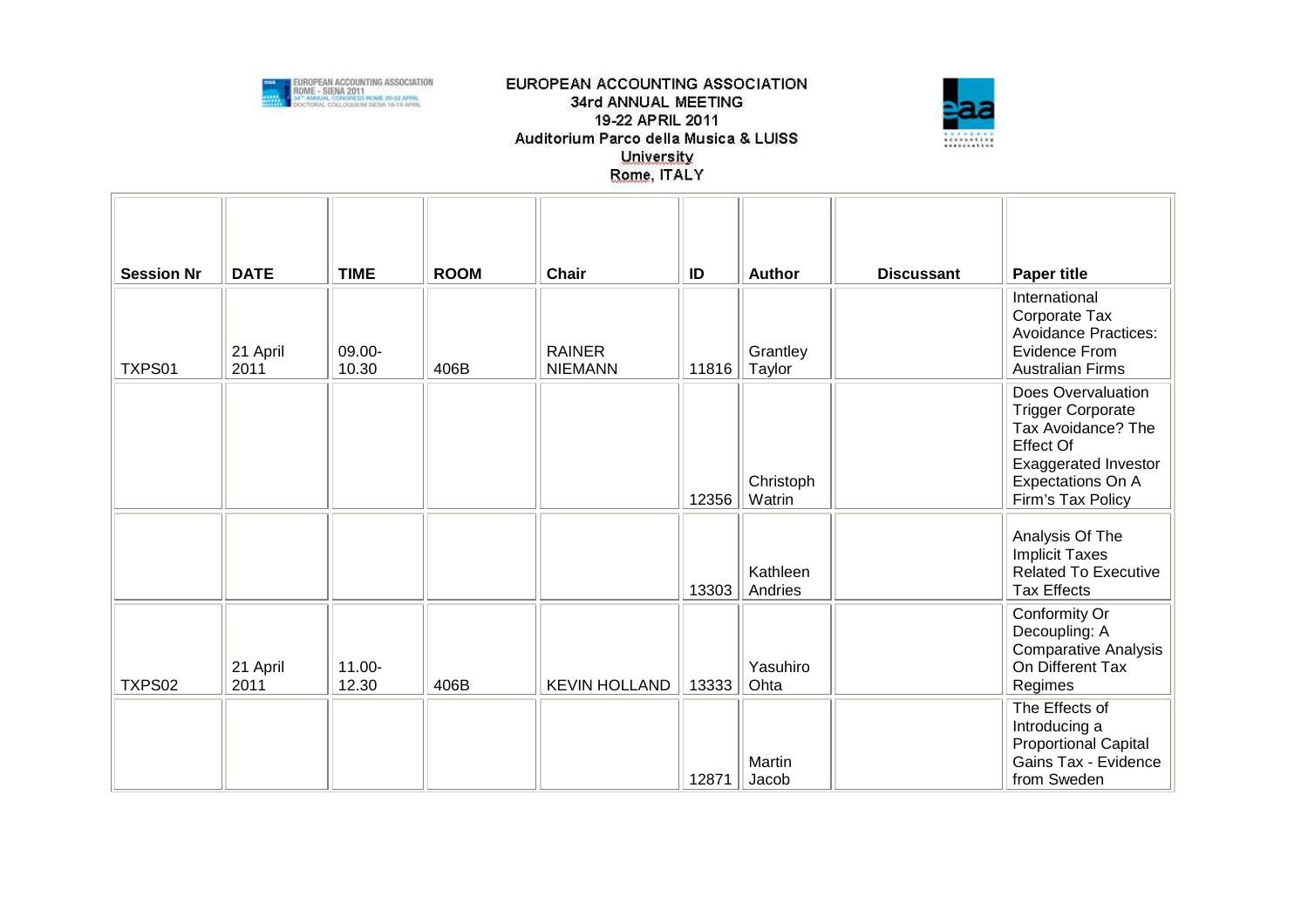



| <b>Session Nr</b> | <b>DATE</b>      | <b>TIME</b>     | <b>ROOM</b> | Chair                | ID<br>12089 | <b>Author</b><br>Holger<br>The?eling | <b>Discussant</b> | <b>Paper title</b><br>The Influence Of Tax<br>Regimes On<br>Distribution Policy -<br>Evidence From<br>German Tax Reforms     |
|-------------------|------------------|-----------------|-------------|----------------------|-------------|--------------------------------------|-------------------|------------------------------------------------------------------------------------------------------------------------------|
| TXPS03            | 22 April<br>2011 | 14.00-<br>15.30 | 406B        | <b>PATRICK STEIN</b> | 12857       | Kevin<br>Holland                     |                   | Tax Planning,<br>Corporate<br>Governance And<br><b>Equity Value</b>                                                          |
|                   |                  |                 |             |                      | 11632       | Rainer<br>Niemann                    |                   | Limited Liability,<br>Asymmetric Taxation,<br>And Risk Taking -<br>Why Partial Tax<br><b>Neutralities Can Be</b><br>Harmful- |
|                   |                  |                 |             |                      | 12747       | Lin Mei<br>Tan                       |                   | <b>Effect Of Tax</b><br>Practitioners' Risk<br>Perceptions On<br>Advice Giving In<br>Ambiguous Tax<br><b>Situations</b>      |
| TXPS04            | 22 April<br>2011 | 16.00-<br>17.30 | 404B        | <b>ROBERT RECK</b>   | 12394       | Andreas<br>Göritzer                  |                   | Thin Capitalization<br>Rule Vs Interest<br><b>Barrier</b>                                                                    |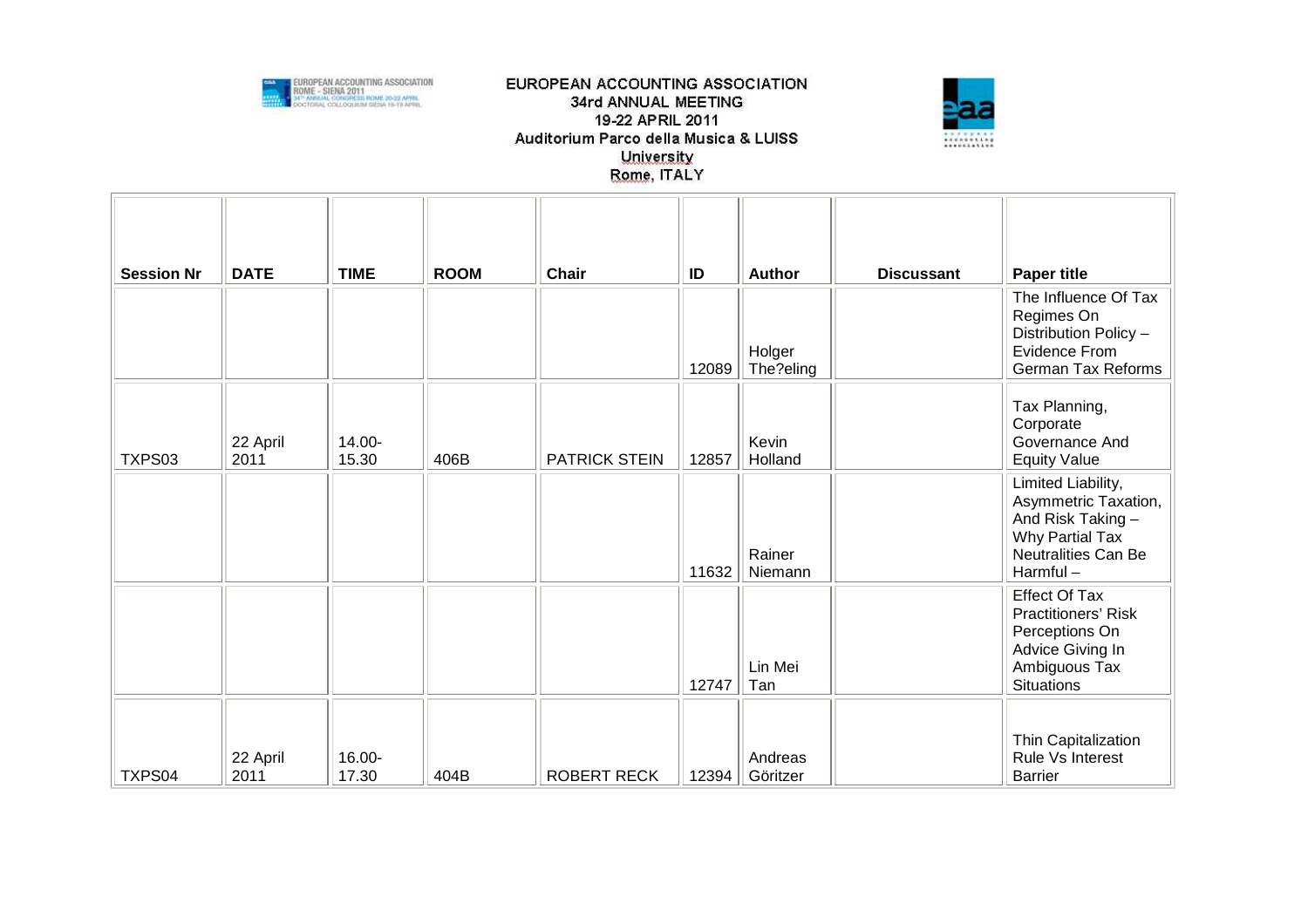



| <b>Session Nr</b> | <b>DATE</b>      | <b>TIME</b>     | <b>ROOM</b> | <b>Chair</b>                         | ID    | <b>Author</b>             | <b>Discussant</b>                    | <b>Paper title</b>                                                                                                                                               |
|-------------------|------------------|-----------------|-------------|--------------------------------------|-------|---------------------------|--------------------------------------|------------------------------------------------------------------------------------------------------------------------------------------------------------------|
|                   |                  |                 |             |                                      | 11963 | Kerstin<br>Lopatta        |                                      | The Effective Tax<br>Rate - An Empirical<br>Analysis                                                                                                             |
|                   |                  |                 |             |                                      | 11729 | Friedrich<br>Sommer       |                                      | <b>Interest Barrier Rules</b><br>As A Response To<br><b>Highly Leveraged</b><br>Transactions -<br>Evidence From The<br><b>German Business</b><br>Tax Reform 2008 |
| TXPS05            | 22 April<br>2011 | 16.00-<br>17.30 | 406B        | <b>SHACKELFORD</b><br><b>DOUGLAS</b> | 12083 | Jennifer<br><b>Blouin</b> |                                      | Coordination Of<br><b>Transfer Prices On</b><br>Intra-Firm Trade                                                                                                 |
|                   |                  |                 |             |                                      | 13352 | Christian<br>Haesner      |                                      | Ex-Dividend Day<br><b>Stock Prices And</b><br><b>Trading Behavior In</b><br>Germany: The Case<br>Of The 2001 Tax<br>Reform                                       |
| TXPSD01           | 21 April<br>2011 | 16.00-<br>17.30 | 204         | <b>JENS MUELLER</b>                  | 13517 | Martin Ruf                | <b>DOUGLAS</b><br><b>SHACKELFORD</b> | Trade Off Or Pecking<br>Order - What Drives<br>The Leverage In High<br>Tax Countries Up?                                                                         |